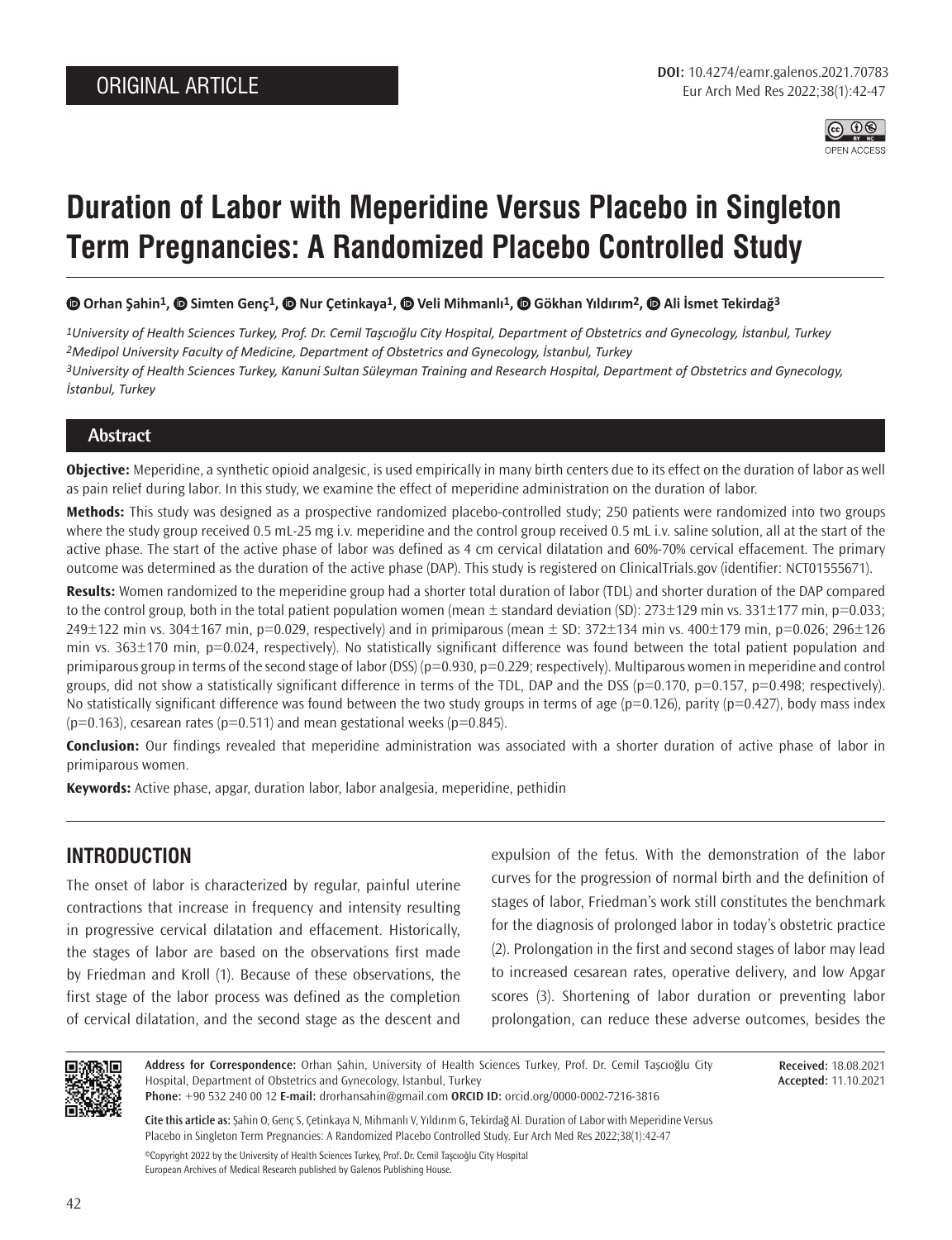advantage of shorter exposure of the mothers to labor stress and pain. Although labor augmentation is used routinely in some crowded labor wards to avoid complications due to labor prolongation, this practice is not evidence-based (4).

Many non-pharmacological and pharmacological methods have been used for augmentation of labor. These relationships have been tried to be explained by more than one mechanism (5). There is some evidence that the administration of meperidine (another common name is pethidine) (6,7) , which is a method for augmentation, may affect the duration of labor besides its analgesic effect, although the literature is contradictory (8,9). There are some studies showing that meperidine increases uterine contractions (6). Based on its association with uterine contractility (direct or via pain relief) and changes in cervical proteases, meperidine is considered amongst the methods of accelerating labor by stimulating uterine contractions and facilitating cervical dilation (10,11). Another important fact in the widespread use of meperidine is the scarcity of epidural analgesia in public hospitals in Turkey; therefore, many clinicians frequently use meperidine to reduce pain during labor or to accelerate duration of labor. However, few studies have found no association between the drug and uterine contractions and cervical changes (12,13).

Furthermore, there are very-limited numbers of placebocontrolled studies and inconsistent data regarding the efficacy of meperidine on shortening of the duration of labor. This prospective randomized placebo-controlled study was therefore designed to evaluate the impact of meperidine administration on the duration of active labor in relation to parity and neonatal outcomes in singleton term pregnancies.

### **METHODS**

This prospective, randomized, double-blind, placebo-controlled study included 250 consecutive women who gave birth at University of Health Sciences Turkey, Kanuni Sultan Suleyman Training and Resarch Hospital, Istanbul-Turkey between January 2012 and May 2012. The hospital is a tertiary referral center with an average of greater than 15,000 deliveries per year. The sample size was calculated using Number Cruncher Statistical System/PASS 2007, based on the active phase labor duration of minimal critical importance (30 min) (14) and mean [standard deviation (SD)] 296.04 min (170.02) values obtained from first 20 control subjects revealing that for statistical power of 80% and significance ( $\alpha$ ) of 0.05, at least 200 patients (100 patients in each group) should be included in the study.

Nulliparous or multiparous women aged 18-40 years with a singleton pregnancy of 37-42 weeks that were in active labor, with 4 cm cervical dilatation, 60%-70% effacement and fetal head engagement or Bishop score 6 were included in the study. The presence of maternal hypertension, comorbid chronic diseases (i.e. diabetes, thyroid disease), fetal developmental problems, abnormal external fetal cardiotocography findings (i.e. uterus hyperactivity, lack of continuous reactivity), cephalo-pelvic disproportion, vaginal bleeding, past history of uterine surgery or preterm delivery, early membrane rupture, and obstetric complications such as preeclampsia were the exclusion criteria of the study.

In the meperidine group, meperidine 25 mg IV bolus injection (0.5 mL) was administered when the cervical dilatation was 6 cm with 60%-70% effacement. The same amount (0.5 mL) of saline solution was given IV to the subjects in the control group. Enrolled women were randomly assigned to two groups as the study (meperidine group) and placebo group (control group). Randomization was performed according to a computergenerated list of numbers which were recorded in sealed envelopes, containing identical syringes containing either 0.5 mL of meperidine 25 mg or 0.5-mL saline, prepared by a nurse who was not involved in the study. Envelopes were chosen randomly by the principal investigator randomly, both the patient and investigators were blinded for the intervention. All participants underwent a general physical examination and an obstetric examination. The vaginal was examined every hour to assess the progress of labor. In our delivery unit, labor augmentation is performed with oxytocin in accordance with the routine protocol of our hospital. Starting from 6 mU/min, oxytocin is increased by 6 mU/min every 20 min to achieve a regular contraction pattern to a maximum infusion rate of 42 mU/min. Uterine activity of 200-250 Montevideo units is considered adequate. Routine amniotomy was performed in all patients with cervical dilatation of 6 cm or more if spontaneous rupture of membranes had not occurred.

All patients were followed up with external cardiotocography. The delivery procedure is routinely performed according to our hospital's delivery protocol. During delivery, episiotomy is performed by the doctor in line with his or her clinical approach when deemed necessary. The duration of the active phase of labor was recorded as the time (min) from a cervical dilatation of 4 cm until the cervical dilatation was completed. The duration of the second phase of labor was recorded as the time (min) from full cervical dilatation to the delivery of the fetus. In our hospital, cesarean delivery indication and decision is in the responsibility of the obstetrician who is in charge of the labor ward, the same protocol was followed throughout the study. Patients who delivered by cesarean were excluded from the study.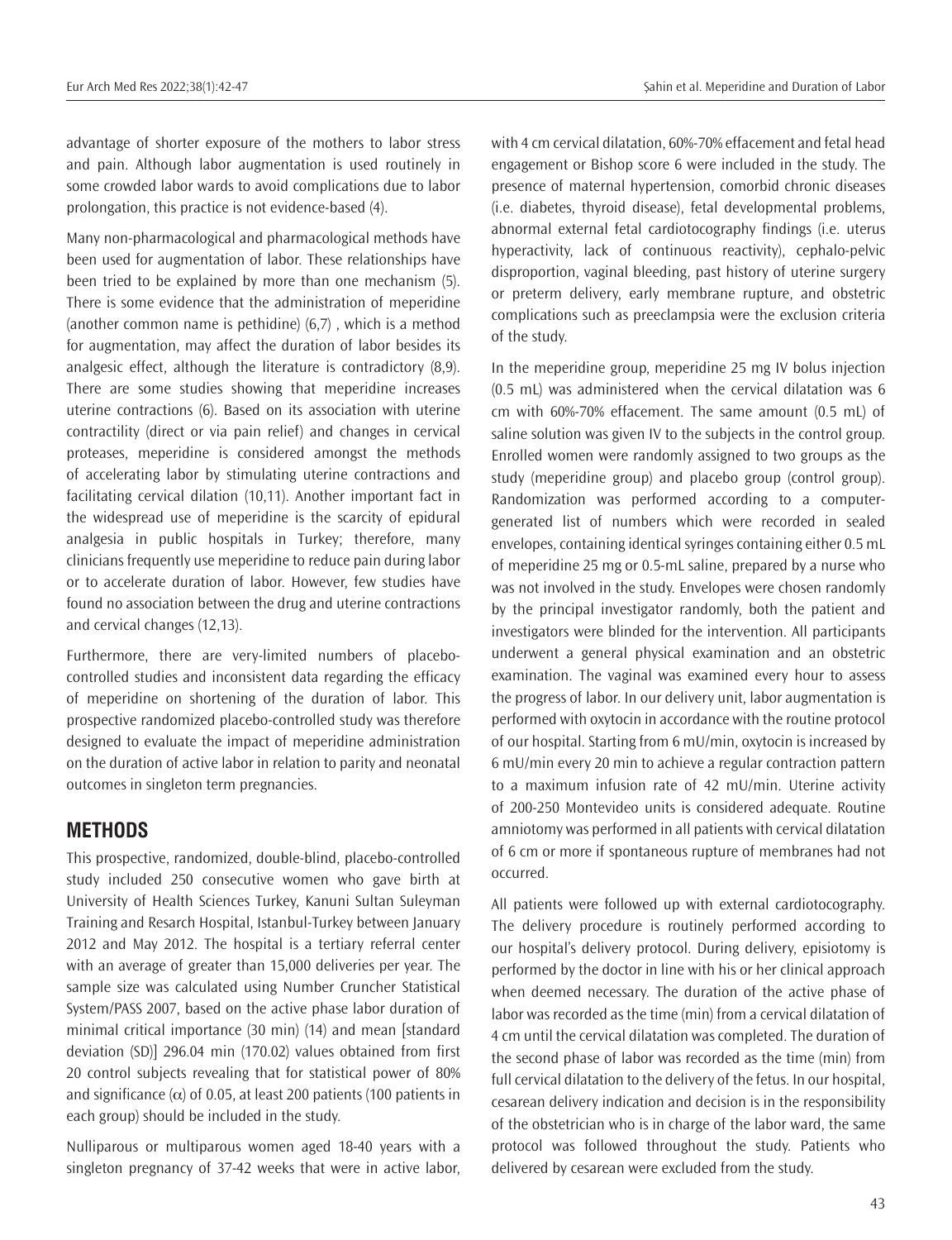The primary outcome measures were defined as the time from 4 cm with more than 60% effacement to full cervical dilatation duration of the active phase (DAP). Secondary outcome measures were defined as duration of second stage of labor (DSS), (total labor duration: DAP + DSS), need for episiotomy, birth weight, 1-min and 5-min Apgar scores, and presence of meconium aspiration. Written informed consent was obtained from each subject following a detailed explanation of the objectives and protocol of the study which was conducted in accordance with the ethical principles stated in the "Declaration of Helsinki" and approved by the Yeditepe University Faculty of Medicine Clinical Research Ethics Committee (date of approval: 02/11/2011; reference number/protocol no: 2011/121) (ClinicalTrials.gov Identifier: NCT01555671).

#### **Statistical Analysis**

Data analyses were made using statistical software SPSS (version 11.5, IBM, New York, USA). Fischer's Exact test and Pearson  $\chi^2$ tests were used for the comparison of categorical data. Numerical variables were analyzed using the Student's t-test for parametric variables or the non-parametric Mann-Whitney U test when data were not normally distributed. Data were expressed as "mean  $\pm$  SD," "median [minimum (min) - maximum (max)]"and "n (%)'', where appropriate. P<0.05 was considered statistically significant.

## **RESULTS**

#### **Demographic Characteristics**

A total of 449 consecutive singleton pregnancies admitted to the labor ward with the complaint of labor pain and the diagnosis of onset of labor were included in the study. One hundred ninety nine patients who were ineligible for the study were excluded and 250 patients, 125 laboring women in the study group and 125 laboring women in the control group, were included in the study (Figure 1). The mean age was 25.2±5.1 years in the meperidine group, 26±4.8 years in the placebo group, and the differences were not significant (p=0.126). In terms of gestational weeks, median gestational week was 39 weeks 2 days (min-max: 37-42) in the control group, and 39 weeks (min-max: 37-42) in the meperidine group. No statistically significant difference was found between the groups ( $p=0.845$ ). Twenty (16%) patients in the study group and 25 (25%) patients in the control group had to deliver by cesarean section. Although cesarean section rates were higher in the control group, the difference was not statistically significant ( $p=0.511$ ). Likewise, there was no difference between the two groups in terms of body mass index (mean  $\pm$  SD; study group:  $28.85 \pm 4.52$ , control group:  $27.95 \pm 3.43$ , p=0.163). When





**Figure 1.** Consort statement flow diagram

the groups were subdivided in terms of parity (primiparous and multiparous), the mean number of patients in the groups was similar. No significant difference was observed in terms of subgroup numbers between meperidine and control groups and in terms of subgroup demographic parameters between multiparous and primiparous women in the overall study population. The demographic and obstetric characteristics of the participants are shown in Table 1.

#### **Labor Characteristics and Neonatal Outcomes**

TDL and DAP were found to be statistically significantly shorter in the meperidine group compared to the control group, both in primiparous (mean  $\pm$  SD: 372 $\pm$ 134 min vs. 400 $\pm$ 179 min,  $p=0.026$ ; 296 $\pm$ 126 min vs. 363 $\pm$ 170 min, p=0.024) and in the total patient population (mean  $\pm$  SD: 273 $\pm$ 129 min vs. 331 $\pm$ 177 min,  $p=0.033$ ;  $249\pm122$  min vs.  $304\pm167$  min,  $p=0.029$ ). In contrast, for the DSS, no statistically significant difference in mean duration time was observed between meperidine and control groups in the total patient population, multiparous and primiparous women groups (mean  $\pm$  SD: 24 $\pm$ 15 min vs.  $27\pm22$  min, p=0.930; 15 $\pm8$  min vs. 16 $\pm$ 15 min, p=0.498;  $30±15$  min vs.  $36±23$  min,  $p=0.229$ , respectively). Although the meperidine group had shorter durations in terms of TDL and DAP in the multiparous patient population, no statistically significant difference was found between the groups (mean  $\pm$ SD; 197±72 min vs. 258±144 min, p=0.170; 181±69 min vs.  $241\pm139$  min,  $p=0.157$ , respectively). No significant difference was noted between meperidine and control groups regarding total population and subgroups as primiparous and multiparous in terms of need for episiotomy, birth weight, 1-min and 5-min Apgar scores and presence of meconium aspiration (Table 2).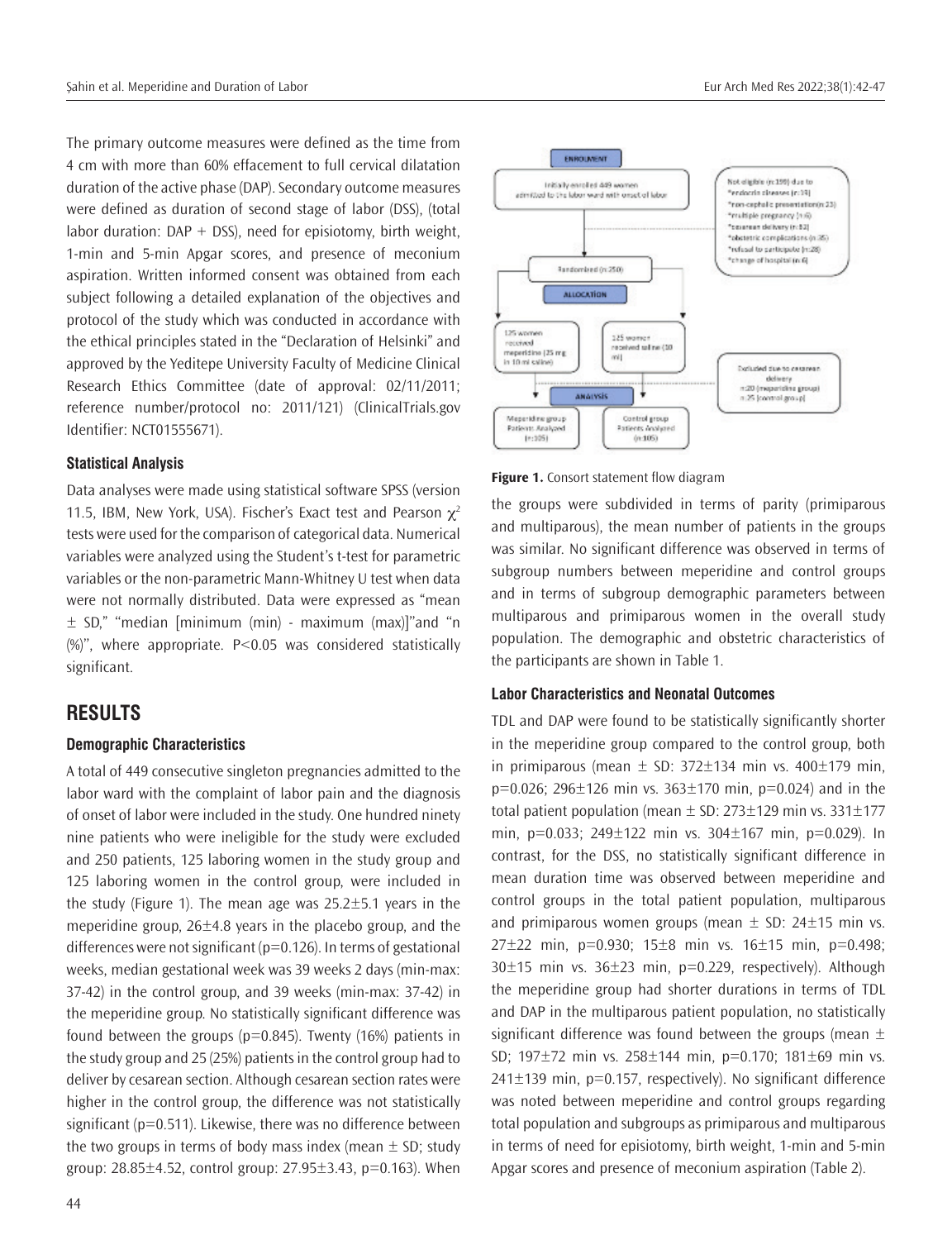|                                                                                                                                                                                            |                                 |                                        |                         |                           |                      |                           | Table 1. Demographic characteristics of patients in the placebo and study groups by parity  |                       |                            |                           |                      |  |
|--------------------------------------------------------------------------------------------------------------------------------------------------------------------------------------------|---------------------------------|----------------------------------------|-------------------------|---------------------------|----------------------|---------------------------|---------------------------------------------------------------------------------------------|-----------------------|----------------------------|---------------------------|----------------------|--|
| Control $(n=100)$                                                                                                                                                                          |                                 |                                        | Total ( $n=205$ )       |                           |                      |                           | Multiparous women (n=91)                                                                    |                       |                            | Primiparous women (n=114) |                      |  |
|                                                                                                                                                                                            |                                 | Meperidine<br>$(n=105)$                |                         | p value                   | Control<br>$(n=48)$  | Meperidine<br>$(n=43)$    | p value                                                                                     | Control<br>$(n=52)$   | Meperidine<br>$(n=62)$     | p value                   |                      |  |
|                                                                                                                                                                                            | <b>Maternal characteristics</b> |                                        |                         |                           |                      |                           |                                                                                             |                       |                            |                           |                      |  |
| Age<br>Mean $\pm$ SD<br>(year)                                                                                                                                                             |                                 | $26.03 \pm 4.8$                        |                         | 25.21±5.17                | 0.126 <sup>1</sup>   | 28.08±4.63                | 28.70±4.70                                                                                  | 0.593 <sup>1</sup>    | 24.13±4.15                 | 23.1±3.98                 | 0.533 <sup>1</sup>   |  |
| BMI (kg/m <sup>2</sup> ), mean<br>(min-max)                                                                                                                                                |                                 | 28.85<br>$(19.47 - 47.23)$             |                         | 27.95<br>$(14.5 - 40.16)$ | 0.163 <sup>1</sup>   | 29.88<br>$(22.04 - 47.3)$ | 28.11<br>$(14.5 - 40.16)$                                                                   | 0.073 <sup>1</sup>    | 27.88<br>$(19.47 - 37.32)$ | 27.83<br>$(20.2 - 34.45)$ | 0.928 <sup>1</sup>   |  |
| Parity; mean $\pm$ SD                                                                                                                                                                      |                                 | $0.74 \pm 0.95$                        |                         | $0.66 \pm 0.93$           | 0.427 <sup>1</sup>   | $1.54 \pm 0.80$           | $1.60 \pm 0.76$                                                                             | 0.550 <sup>1</sup>    |                            |                           |                      |  |
| Cesarean rates                                                                                                                                                                             |                                 | 25/125 (20%)                           |                         | 20/125 (16%)              | $0.511$ <sup>1</sup> | 12/48                     | 9/43                                                                                        | 0.665 <sup>1</sup>    | 13/52                      | 11/62                     | 0.767 <sup>1</sup>   |  |
| Gestational week,<br>mean $\pm$ SD,<br>mean (min-max)                                                                                                                                      |                                 | 39.3±1.51                              |                         | 39.3±1.29                 | $0.845$ <sup>1</sup> | 39.6<br>$(37-41.6)$       | 39.40<br>$(37-41.5)$                                                                        | 0.344 <sup>1</sup>    | 39.0<br>$(37.0 - 41.2)$    | 39.0<br>$(37.0 - 41.5)$   | $0.421$ <sup>1</sup> |  |
| Parite                                                                                                                                                                                     | Primipar                        | 52                                     |                         | 62                        | 0.310 <sup>2</sup>   |                           |                                                                                             |                       |                            |                           |                      |  |
|                                                                                                                                                                                            | Multipart                       | 48                                     |                         | 43                        |                      |                           |                                                                                             |                       |                            |                           |                      |  |
| 1Mann-Whitney U test, p<0.05 were considered statistically significant, <sup>2</sup> Pearson x <sup>2</sup> test. BMI: Body-mass index, SD: Standard deviation, min: Minimum, max: Maximum |                                 |                                        |                         |                           |                      |                           |                                                                                             |                       |                            |                           |                      |  |
|                                                                                                                                                                                            |                                 |                                        |                         |                           |                      |                           | Table 2. Labor characteristics and neonatal outcomes in study groups with respect to parity |                       |                            |                           |                      |  |
|                                                                                                                                                                                            |                                 |                                        | Total ( $n=205$ )       |                           |                      | Multiparous women (n=91)  |                                                                                             |                       | Primiparous women (n=114)  |                           |                      |  |
|                                                                                                                                                                                            |                                 |                                        | Control<br>$(n=100)$    | Meperidine<br>$(n=105)$   | p<br>value           | Control<br>$(n=48)$       | Meperidine<br>$(n=43)$                                                                      | $\mathbf{p}$<br>value | Control<br>$(n=52)$        | Meperidine<br>$(n=62)$    | p<br>value           |  |
|                                                                                                                                                                                            | Labor characteristics           |                                        |                         |                           |                      |                           |                                                                                             |                       |                            |                           |                      |  |
|                                                                                                                                                                                            |                                 | Duration of labor (min), mean $\pm$ SD |                         |                           |                      |                           |                                                                                             |                       |                            |                           |                      |  |
| Active phase                                                                                                                                                                               |                                 |                                        | 304±167                 | 249±122                   | 0.029 <sup>1</sup>   | 241±139                   | 181±69                                                                                      | 0.157 <sup>1</sup>    | 363±170                    | 296±129                   | 0.024 <sup>1</sup>   |  |
| Second stage                                                                                                                                                                               |                                 |                                        | $27 + 22$               | $24 + 15$                 | 0.930 <sup>1</sup>   | $16 + 15$                 | $15\pm8$                                                                                    | 0.498 <sup>1</sup>    | $36 + 23$                  | 30±15                     | 0.229 <sup>1</sup>   |  |
| Total                                                                                                                                                                                      |                                 |                                        | 331±177                 | 273±129                   | 0.033 <sup>1</sup>   | 258±144                   | 197±72                                                                                      | 0.170 <sup>1</sup>    | 400±179                    | 372±134                   | 0.026 <sup>1</sup>   |  |
| Need for                                                                                                                                                                                   |                                 | No                                     | 25(27.0)                | 28 (28.6)                 |                      | 25(52.1)                  | 28(65.1)                                                                                    | 0.296 <sup>3</sup>    | 0(0.0)                     | 2(3.2)                    | $0.499^{3}$          |  |
|                                                                                                                                                                                            | episiotomy, n (%)               | Yes                                    | 75 (73.0)               | 77(71.4)                  | $0.785^{3}$          | 23 (47.9)                 | 15(34.9)                                                                                    |                       | 52 (100.0)                 | 60 (96.8)                 |                      |  |
|                                                                                                                                                                                            | <b>Neonatal outcomes</b>        |                                        |                         |                           |                      |                           |                                                                                             |                       |                            |                           |                      |  |
|                                                                                                                                                                                            |                                 |                                        |                         |                           |                      |                           |                                                                                             |                       |                            |                           |                      |  |
|                                                                                                                                                                                            |                                 | Mean $\pm$ SD                          | 3270±480                | 3210±397                  |                      | 3405±485                  | 3378±398                                                                                    |                       | 3217±408                   | 3204±316                  |                      |  |
| Birth weight (g)                                                                                                                                                                           |                                 | Median<br>(min-max)                    | 3295<br>$(2050 - 4400)$ | 3200<br>$(2250 - 4400)$   | 0.330 <sup>2</sup>   | $(2050 - 4400)$           | $(2790 - 4400)$                                                                             | 0.450 <sup>1</sup>    | $(2360 - 3871)$            | $(2223 - 3860)$           | 0.603 <sup>1</sup>   |  |
| Apgar score                                                                                                                                                                                |                                 |                                        |                         |                           |                      |                           |                                                                                             |                       |                            |                           |                      |  |
|                                                                                                                                                                                            |                                 | Mean $\pm$ SD                          | $7.56 \pm 0.69$         | $7.81 \pm 0.59$           |                      | $7.66 \pm 0.64$           | $7.84 \pm 0.5$                                                                              |                       | $7.52 \pm 0.7$             | $7.76 \pm 0.6$            |                      |  |
| 1 min                                                                                                                                                                                      |                                 | Median<br>(min-max)                    | 8.0<br>$(6.0-9.0)$      | 8.0<br>$(6.0-9.0)$        | 0.512 <sup>1</sup>   | 8.0<br>$(6.0-9.0)$        | 8.0<br>$(7.0-9.0)$                                                                          | 0.537 <sup>1</sup>    | 8.0<br>$(6.0-9.0)$         | 8.0<br>$(6.0-9.0)$        | 0.145 <sup>1</sup>   |  |
|                                                                                                                                                                                            |                                 | Mean $\pm$ SD                          | $9.08 \pm 0.44$         | $9.12 \pm (0.43)$         |                      | $9.0 \pm (0.37)$          | $9.1 \pm (0.34)$                                                                            |                       | $9.1 \pm 0.5$              | $9.2 \pm 0.5$             |                      |  |
| $5 \text{ min}^*$                                                                                                                                                                          |                                 | Median<br>(min-max)                    | 9.0<br>$(7.0 - 10.0)$   | 9.0<br>$(8.0 - 10.0)$     | 0.550 <sup>1</sup>   | 9.0<br>$(8.0 - 10.0)$     | 9.0<br>$(8.0 - 10.0)$                                                                       | 0.640 <sup>1</sup>    | 9.0<br>$(7.0 - 10.0)$      | 9.0<br>$(8.0 - 10.0)$     | 0.317 <sup>1</sup>   |  |
| Meconium                                                                                                                                                                                   |                                 | No                                     | 81(80.8)                | 84 (80.0)                 | $0.884^{3}$          | 35(75.0)                  | 35 (81.4)                                                                                   | 0.592 <sup>3</sup>    | 45(86.5)                   | 52 (83.9)                 |                      |  |
| aspiration, n (%)                                                                                                                                                                          |                                 | Yes                                    | 19(19.2)                | 21(20.0)                  |                      | 12(25.0)                  | 8(18.6)                                                                                     |                       | 7(13.5)                    | 10(16.1)                  | 0.422 <sup>3</sup>   |  |

significant, \*All infants' Apgar score was 7-10. SD: Standard deviation

# **DISCUSSION**

In this study, we tested the hypothesis that meperidine administration shortened labor time in nulliparous women who had labor augmentation, and we found that in primiparous labor duration was shorter with meperidine administration compared to placebo administration. Sosa et al. (9) conducted a randomized controlled study to determine whether meperidine administration reduced the duration of labor in women diagnosed with dystocia in the first stage of labor; however, they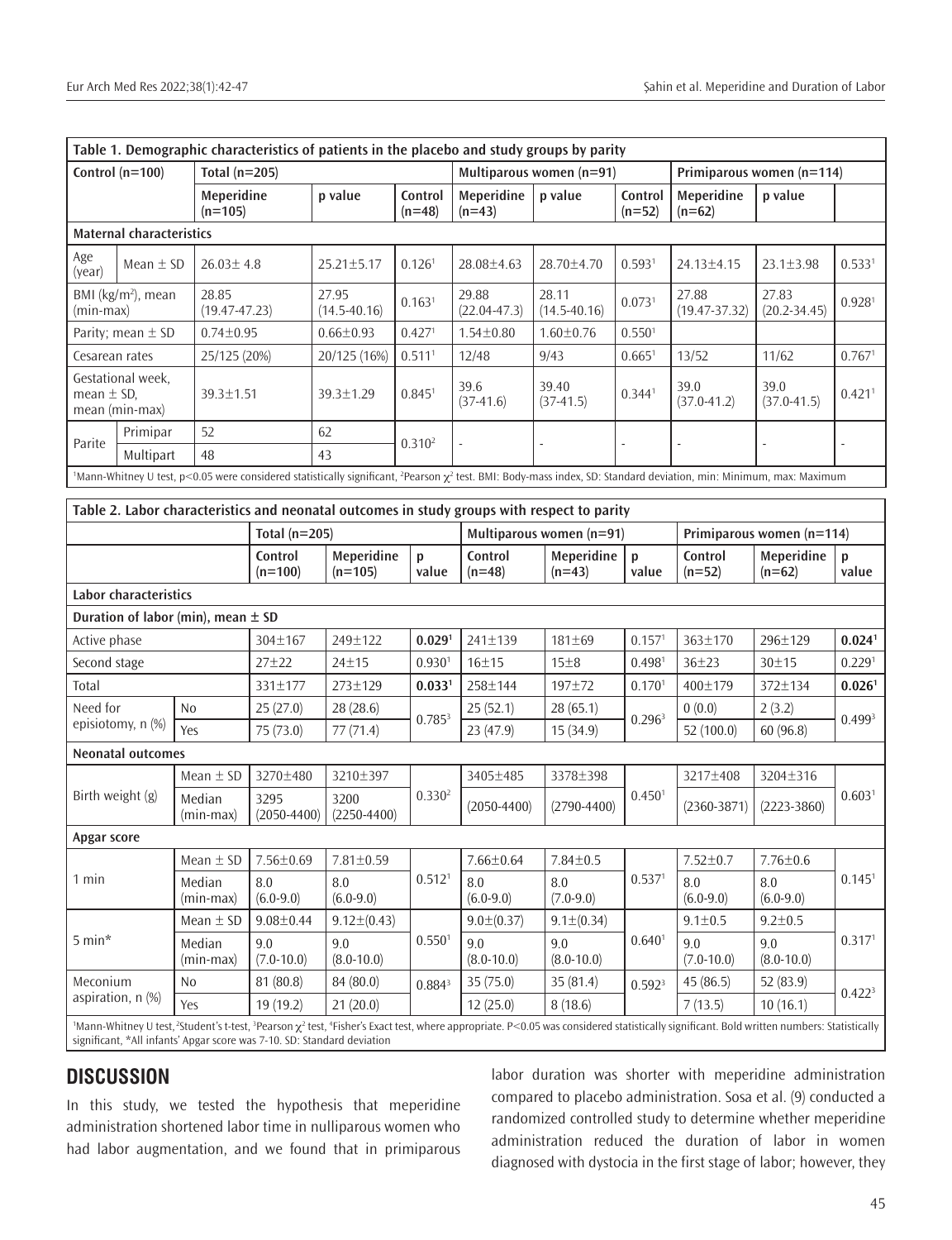could not find a statistically significant difference between the 100 mg meperidine i.v. and placebo groups in terms of labor duration. Furthermore, El-Refaie et al. (15) also conducted a similar randomized controlled study with 50 mg meperidine i.v. in pregnant women diagnosed with dystocia, but they could not show a statistically significant decrease in labor duration with the use of meperidine. Both studies are inconsistent with our findings. These different results regarding the use of meperidine on the progression of labor, may be a consequence of disparity between the administration of meperidine in patients with labor dystocia and in patients who undergo routine augmentation during a normally progressing labor. Another study from Turkey, conducted with a patient population of 53 primiparous women, revealed that administration of meperidine (50 mg, slow i.v. infusion) at 4-6 cm cervical dilation significantly shortened the total duration of labor by 38% (119.8 min vs. 192.2 min for placebo) and the first stage of labor by 41% (103 min vs. 173 min for placebo) with no difference between meperidine and placebo in terms of duration of the second stage of labor (8). In the same study, no statistically significant difference was found between meperidine administration and placebo in the second stage of labor. These findings were similar to the findings in our study. We also consider that these similar results may be evaluated due to genetic similarities.

The progression of labor is considered faster in multiparous women than in primiparas, as it enables an earlier onset of stronger uterine contractions, associated with the higher sensitivity of the uterus to endogenous and exogenous oxytocin (16). Accordingly, there is a significant negative correlation between parity and duration of both active and second stages of labor in multiparous women in studies (17,18). In this context, in our study, primiparous women who received meperidine had a statistically significant shorter duration of active labor than primiparous women who received placebo, in contrast, the same effect was not observed in multiparous women. The lack of effect in multiparous women can be explained by the fact that the effect of parity on the duration of labor may mask the effect of meperidine.

Maternal safety remains a concern with any opioid-based analgesic technique used during labor. Meperidine has been associated with an adverse effect on neonatal outcome, including low Apgar scores and respiratory depression in neonates (19,20). However, a few previous studies (21,22) suggest that the risk of adverse neonatal outcome is related to 1) the dose of meperidine and 2) the time between meperidine administration and the delivery of the baby. Although studies show inconsistent results, 50 mg meperidine applications can be considered an upper

limit (8,9,23). Therefore, given that fetal meperidine exposure is maximum 2-3 hours after maternal administration, the optimal time for delivery may be considered to be within the first hour or after the third hour of the dose of meperidine (23). However, it may be proper to be skeptical about this issue.

Generally, no significant difference was observed in terms of Apgar scores between the control and meperidine groups in our study. Sosa et al. (9) showed that lower Apgar scores and more neonatal intensive care needs were required in the meperidine group. This difference may be because the patient population was selected from patients with labor dystocia or those who needed active management in the second stage of labor and the dose of meperidine administered was higher. In this regard, 25 mg i.v. meperidine administration may be safe. More studies are needed on neonatal effects.

#### **Study Limitations**

It must be admitted that some confounding factors were not noticed at first due to the study. In particular, determining the onset of the active phase of labor and subjective measurement of cervical dilatation are among these factors. In this respect, studies using more objective measurement methods and strict criteria should be conducted. Another limitation of our study was that the acid-base status of the arterial and venous umbilical cord blood samples at birth was not determined in our study. The fact that maternal side effects (nausea, vomiting, dizzinesss, cooperation disorder, etc.) were not evaluated in the study and control groups may be another weakness of our study. Additionally, the follow-up of the newborns in the first days after delivery could not be evaluated in our study due to the working conditions of the hospital. Besides, it would be appropriate to evaluate maternal pain in each group using the post-intervention visual analog score test.

Our study is the first randomized-controlled study that we know of, examining the effects of meperidine on labor duration during normally progressing labor without additional conditions such as labor dystocia. It is also the first study that used a lower dose (25 mg) of meperidine than other studies, demonstrating that it shortens the duration of labor in primiparous pregnant women.

# **CONCLUSION**

In conclusion, our findings revealed that meperidine administration was associated with a shorter duration of active phase of labor in primiparous women. No significant impact on and no deterioration in Apgar scores with meperidine administration was observed in both primiparous and